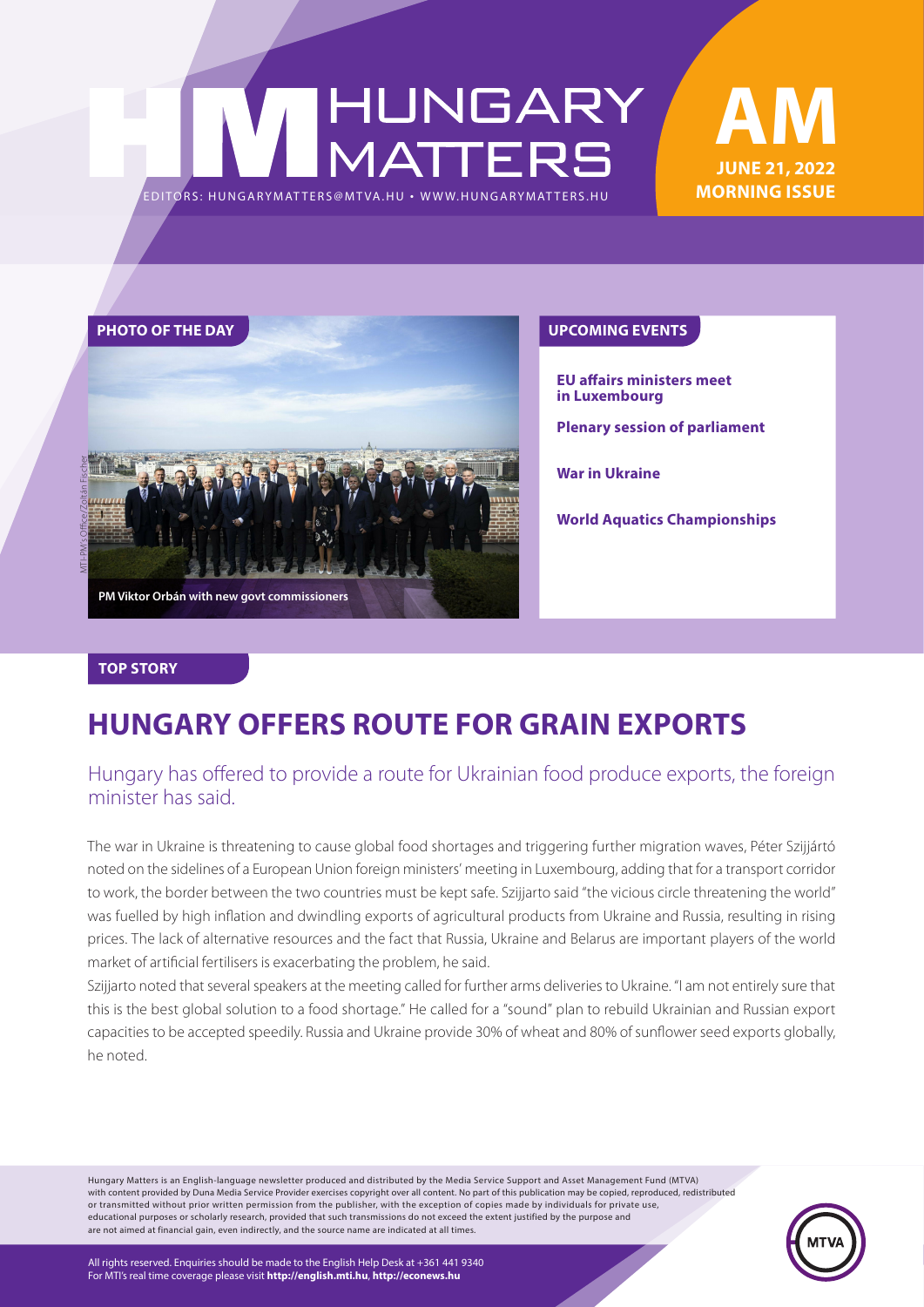### **SZIJJÁRTÓ: WORLD FACES FOOD SHORTAGES**

The World Bank has said a food crisis looms over some 400 million people in the Middle East, Africa and South-East Asia, "countries that are already sources of migration or are avoiding that fate with great efforts," Foreign Minister Péter Szijjártó noted on the sidelines of a European Union foreign ministers' meeting in Luxembourg. While Hungary currently produces "approximately" double the food consumed in the country, the government will need to take further steps to protect Hungarians from the crisis, he said. The price caps introduced on basic foods earlier this year will have to be maintained to keep inflation in check, he said. At the same time, Hungary will also have to maintain and strengthen border protection elsewhere to thwart people smugglers and migrants arriving on the Western Balkans route, he said.

Responding to a question, Szijjártó said Hungary had seen no obstructions in gas and crude deliveries, and the gas reservoirs are being filled according to plan. Meanwhile, he called on the European Commission to "pull itself together and come up with a credible and realistic schedule on expanding the transport capacity through Croatia," he said.

### **ORBÁN CALLS FOR EU CANDIDATE STATUS FOR UKRAINE, MOLDOVA, GEORGIA, BOSNIA AND HERZEGOVINA**

Prime Minister Viktor Orbán attended a video conference in preparation for a two-day European Union summit on Thursday and Friday, and has called for member state candidate status to be granted to several European states. At the meeting with European Council President Charles Michel and the prime ministers of Belgium, Bulgaria, Estonia, Luxembourg and Malta, Orbán agreed with the EU proposal to grant candidate status to Ukraine and Moldova. At the same time, Orbán and several other heads of state called for the same status for Georgia and Bosnia-Herzegovina, he said.

### **NÉMETH CALLS FOR DIPLOMATIC SOLUTION TO WAR**

In view of the severe impact of Russia's war on Ukraine, the time has come to "allow diplomats, rather than generals, to take centre stage", the head of Hungary's delegation to the Council of Europe told the summer session of the Parliamentary Assembly (PACE) on Monday. Zsolt Németh, who also heads Hungarian parliament's foreign affairs committee, called for an end to the slaughter in Ukraine, saying the conflict had already claimed too many lives and had borne "catastrophic"

military, economic, political and social consequences. "We must see that the old world order is coming to an end and a new one will follow. The world order enshrined in the 1975 Helsinki Accords is coming to an end," he said. "We central European states are certain that we do not want the return of a world order based on spheres of influence ... we do not want the restoration of the Soviet Union," he said.

Németh said convening the fourth summit of CoE leaders would give the CoE the opportunity to carve out an important role in shaping the new political leadership, he said.

Opening the summer session, PACE President Tiny Kox called on member states to refuse accepting the war in Ukraine as the "new normal", and to help end the suffering of the Ukrainian people. Kox welcomed that the CoE ministers' meeting in May unanimously supported convening the fourth summit of CoE heads of state and government.

### **NOVÁK DISCUSSES ROLE OF FAMILIES WITH LATVIAN PRESIDENT**

Katalin Novák, the Hungarian president, discussed the role of families and traditional family ties with Egils Levits, her Latvian counterpart, on Monday in Riga where she is attending the Three Seas summit. Hungary and Latvia both support the European integration of Ukraine, Moldova

Hungary Matters is an English-language newsletter produced and distributed by the Media Service Support and Asset Management Fund (MTVA) with content provided by Duna Media Service Provider exercises copyright over all content. No part of this publication may be copied, reproduced, redistributed or transmitted without prior written permission from the publisher, with the exception of copies made by individuals for private use, educational purposes or scholarly research, provided that such transmissions do not exceed the extent justified by the purpose and are not aimed at financial gain, even indirectly, and the source name are indicated at all times.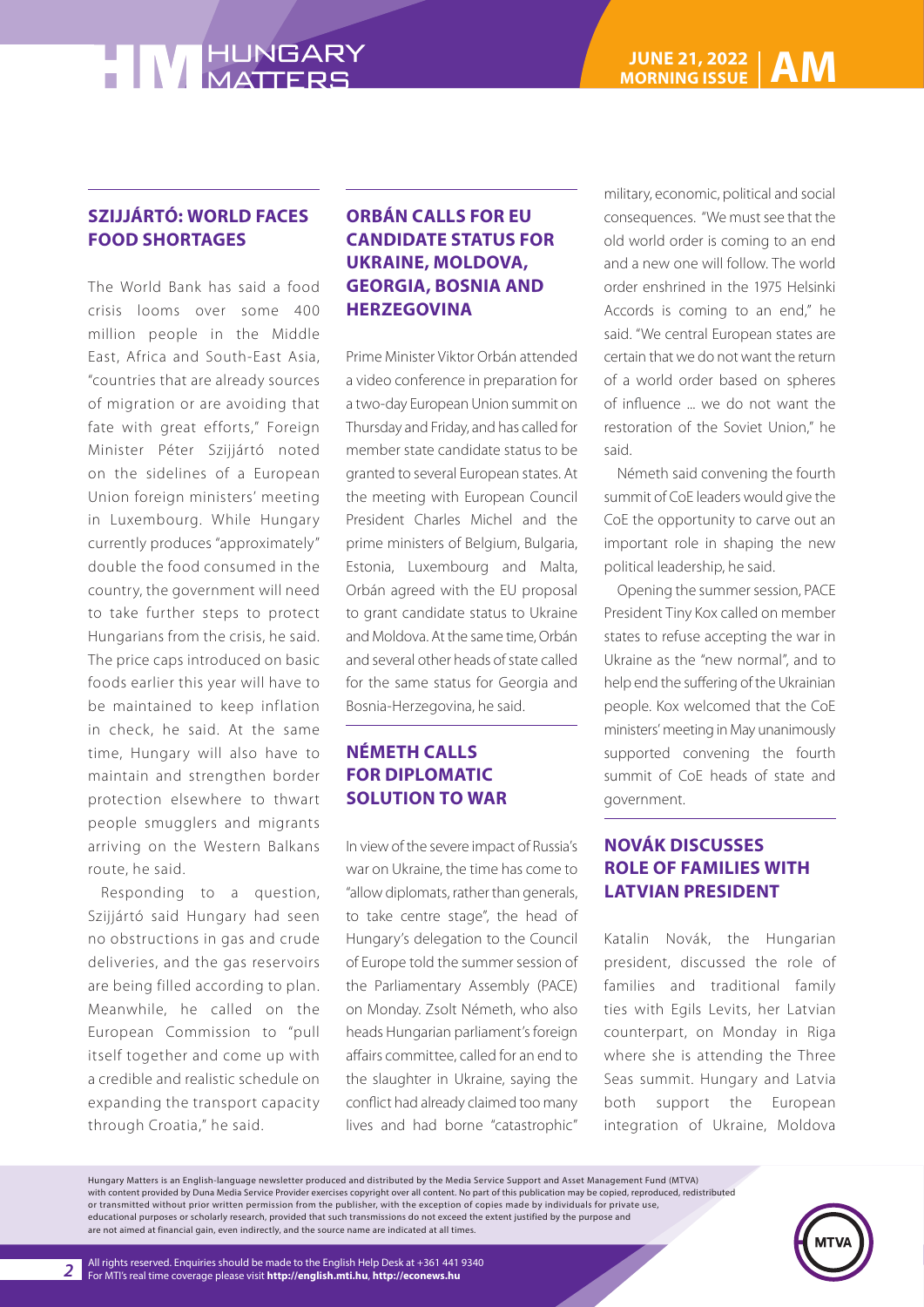and the Western Balkans, Novák said on Twitter. After the talks, Novák laid a wreath at the memorial of Hungarian Jewish women deported to Latvia during the Holocaust. Afterwards she held talks with Borut Pahor, the Slovenian president and Rumen Radev, her Bulgarian counterpart.

Addressing the Three Seas Summit, Novak expressed support for a peaceful resolution to the war in Ukraine and promoted Hungary's economic interests. Novak noted on Facebook that the Three Seas Initiative was launched in 2015 to promote the North-South infrastructure axis in Europe to complement the existing East-West one. At the Riga summit of the presidents of 12 countries, she highlighted issues "that are important to Hungary and the Hungarian people". As well as efforts to establish peace in Ukraine, Novák argued that the interests of countries without direct access to the sea must be taken into consideration when it comes to energy supplies. Further, the president said: "We support the swiftest possible accession to the European Union of Ukraine and Western Balkans countries." The presidents of Germany, Poland, Austria, Slovenia, Lithuania, Estonia, Romania and Bulgaria also attended the summit, alongside the prime minister of Croatia, the speaker of the Czech Senate and, through a video link, the Ukrainian president.

### **FINMIN: HUNGARY THREE PLACES UP IN COMPETITIVENESS RANKING**

Hungary ranks 39th on the list of the world's most competitive economies, up three places from last year, Finance Minister Mihály Varga said on Monday, citing information from Swiss competitiveness research institute IMD. Since 2017, Hungary has improved its position by 13 places, the minister said on Facebook. Concerning the National Competitiveness Council, whose tasks have recently been transferred to the economic development ministry, Varga said its work had helped the government implement significant tax cuts and reduction in red tape, and take measures aimed at promoting electronic procedures and simplify the administration around employment and investments. All those measures have contributed significantly to the country's improving competitiveness, he said, noting that Hungary was ahead of Slovakia and Poland in the competitiveness ranking, but added that "there is still room for further improvement".

### **PALKOVICS DISCUSSES TRANSPORT, MILITARY INDUSTRY COOPERATION IN EGYPT**

Hungary and Egypt will continue transport cooperation and explore expanding military industrial cooperation, László Palkovics, the minister of technology and industry, said after talks in Cairo on Monday. Palkovics and Kamel al-Wazir, Egypt's transport minister, agreed on the growing importance of railways and electrified rail infrastructure powered by solar panels, as well as the potential involvement of Hungarian businesses in related projects. Hungary may also deliver electric busses to Egypt, he added. Hungary is participating in the delivery of 1,300 railway carriages to Egypt, and other opportunities may arise for Hungary in the north African country, Palkovics told MTI by phone.

Palkovics noted that tourism was a key source of income for Egypt, adding that both countries had an interest in Wizz Air launching new flights to Egypt, and he asked his Egyptian partner to eliminate administrative and financial obstacles to the Hungarian low-cost carrier's expansion. The minister also highlighted new areas for bilateral military industrial cooperation. Hungary and Egypt will soon continue discussing those opportunities, as Egypt's minister in charge of military production is scheduled to visit Hungary in the coming months, Palkovics said. Besides the transport minister, Palkovics met Mohamed Ahmed Morsi, the minister in charge of military production, Mohamed Manar Anba, the civil aviation minister, and Abdelmonem Eltarras, chairman of the Arab Organization for Industrialisation.

Hungary Matters is an English-language newsletter produced and distributed by the Media Service Support and Asset Management Fund (MTVA) with content provided by Duna Media Service Provider exercises copyright over all content. No part of this publication may be copied, reproduced, redistributed or transmitted without prior written permission from the publisher, with the exception of copies made by individuals for private use, educational purposes or scholarly research, provided that such transmissions do not exceed the extent justified by the purpose and are not aimed at financial gain, even indirectly, and the source name are indicated at all times.

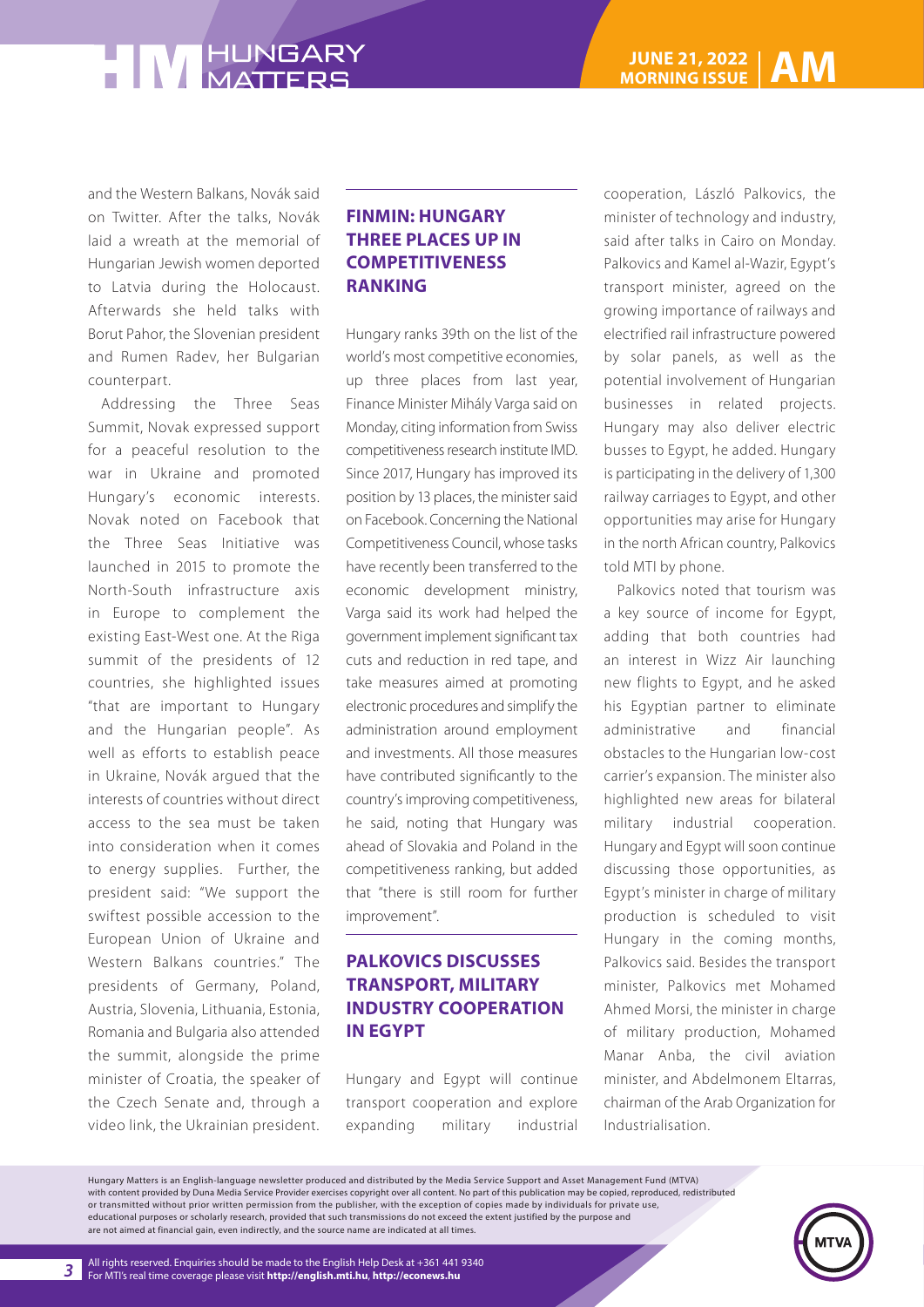### **SEMJÉN: HUNGARY AMONG SAFEST COUNTRIES IN EUROPE FOR JEWS**

Hungary is one of the safest countries in Europe -- possibly even the safest -- for Jews, Deputy Prime Minister Zsolt Semjén said on Monday. Semjén told a conference of the European Jewish Association (EJA) in Budapest that Hungary maintained zero tolerance against anti-Semitism, regardless of whether they are connected to the extreme right, extreme left, Jihadists or anti-Israeli sentiments.

Semjén said that in Hungary anti-Israeli sentiments are viewed as a form of anti-Semitism, adding that the government represented this position both in Hungary and in European Union forums, where Israel can count on Hungary. "Hungary vetoes any measures that unfairly attack Israel," he said.

### **GOVT SPOX: 'PEOPLE'S WALLETS MUST BE SPARED FROM WAR INFLATION'**

It is primarily "the Hungarian people's wallets" that need to be spared from war inflation, government spokeswoman Alexandra Szentkirályi told public news channel M1 on Monday. Szentkirályi said there was a clear link between the outbreak of the war in Ukraine and high inflation, which was why the government had

looked into how it can use its own tools to help people.

 "We must prevent a situation where people are worse off, where businesses are in worse shape and where we risk the achievements that have allowed many people to have jobs and families to feel safe," Szentkirályi said.

She also said she expected a "fierce battle" with Brussels when it came to the issue of sanctions. As a European Union member state, Hungary has an interest in agreeing on a joint European position, but this cannot supersede the government's goal of representing the Hungarian people, she said. If the EU's proposed sanctions are not good for Hungarians, the government will make that clear, Szentkirályi added. "If the original proposal for the oil embargo would have been equivalent to Europe shooting itself in the foot, the gas embargo would practically be akin to a shot in the lungs," Szentkirályi said, arguing that European countries would not be able to properly substitute Russian gas imports. Concerning the taxes on extra profits introduced by the government, Szentkirályi said the measure had not been introduced for the businesses it applies to not to comply with it. She noted that the government could order a consumer protection review of any company that tries to transfer the extra burdens to consumers.

Meanwhile, Szentkirályi told public broadcaster Kossuth Radio that the closer a country is to the war, the higher inflation is there. Estonia is experiencing inflation of 20%, Latvia and Lithuania have seen their inflation rates exceed 16-18% and inflation is also higher in Slovakia, Bulgaria, Poland and the Czech Republic, she said. Szentkirályi said the government had decided to extend price caps on food and petrol until October and the loan moratorium and cap on mortgage rates until the end of the year with a view to shielding Hungarians from the effects of war inflation.

### **KARÁCSONY: GOVT PLANS TO PASS ON 'SEVERE AUSTERITY' TO LOCAL COUNCILS**

The government's 2023 draft budget would pass on the responsibility for enacting "severe austerity measures" to local councils, Gergely Karácsony, the mayor of Budapest, told a press conference, adding that the opposition parties plan to submit a package of amendments. Karácsony said the opposition proposals were aimed at ensuring the operability of municipalities "in these difficult times". It is crucial for Budapest to get the package passed, but the proposals would also ensure "important opportunities" for all localities, Karácsony said after talks with opposition representatives. The government, he added, lacked the courage to enact the austerity measures itself.

Outlining the details of the opposition proposals, Erzsébet Gy. Németh, deputy leader of the Democratic Coalition, said localities'

Hungary Matters is an English-language newsletter produced and distributed by the Media Service Support and Asset Management Fund (MTVA) with content provided by Duna Media Service Provider exercises copyright over all content. No part of this publication may be copied, reproduced, redistributed or transmitted without prior written permission from the publisher, with the exception of copies made by individuals for private use, educational purposes or scholarly research, provided that such transmissions do not exceed the extent justified by the purpose and are not aimed at financial gain, even indirectly, and the source name are indicated at all times.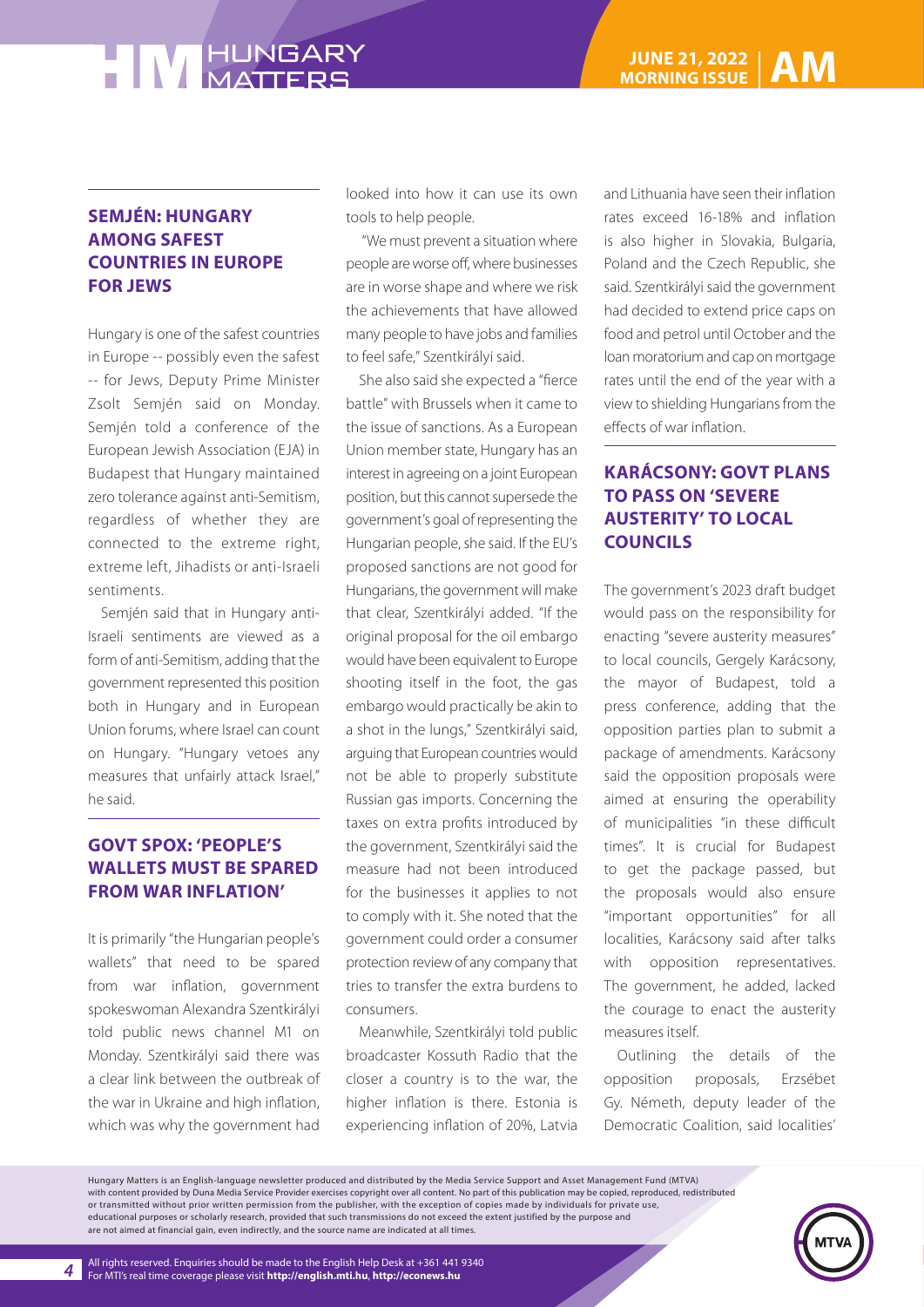"solidarity" tax should be reduced to 2019 levels, when Budapest had to pay an annual 10 billion forints (EUR 25m). In 2022, Budapest is expected to pay 36 billion forints, and 56 billion next year if the government's draft is passed unchanged, she said. Next year, Budapest will have to pay a much larger sum for energy as municipalities have been removed from the energy price-cap scheme, Gy. Németh said, and suggested that the electricity produced by Budapest's waste incinerator should be used for public lighting.

Rebeka Szabó, MP of the Párbeszéd party, said the vehicle tax should be returned from central coffers to the municipalities, and localities should also be given 25% of the excise tax on fuels for the maintenance and resurfacing of roads. Also, the central budget should pay out 6 billion forints to Budapest for the renovation of the Chain Bridge, a sum the government had earlier pledged to contribute, she added.

Zoltán Vajda, Socialist head of parliament's budget committee, proposed that the government and the city of Budapest should take an equal share in financing the city's public transport, and called for funds for the city to buy new vehicles, adding that monthly public transport passes should be exempted from VAT. Answering a question concerning an earlier proposal to introduce a fee for drivers during the rush hour, Karácsony said the city council would launch consultations with residents

in September, but added that such plans were "not timely in the current situation" and he would not support such a proposal.

#### **ORBÁN HOLDS TALKS WITH IOC PRESIDENT**

Prime Minister Viktor Orbán discussed topical international sports matters and Hungarian aid provided to Ukrainian athletes with International Olympic Committee (IOC) President Thomas Bach, in Budapest, the PM's press chief said on Monday. The meeting was also attended by Zsolt Gyulay, head of the Hungarian Olympic Committee (MOB), Pal Schmitt, Hungary's former president, Balázs Fürjes, a state secretary at the Prime Minister's Office, and IOC Director General Christophe De Kepper. The sports officials praised Budapest's role as a sporting capital and the major sporting events it hosts like the ongoing World Aquatics Championships and next year's World Athletics Championships.

Orbán and Bach underscored the importance of establishing peace in Ukraine as soon as possible, noting the ability of sports and the Olympic movement to promote peace. They also discussed the joint efforts of the IOC, sports federations, charity organisations and the Hungarian government that have brought nearly 100 Ukrainian athletes safely to Hungary.

According to the newsletter of the event's orginising committee, Bach said during his visit to Budapest that Hungary has hosted many world and European championships in recent years, and that all events had passed "exceptionally well". "The icing on the cake is that the athletes, too, are successful; they're real role models for the Hungarian people. So being in Hungary once again is a very good experience," Bach said. Referring to the Duna Aréna which hosts swimming events, he said the Hungarian audience not only cheered their own competitors but everyone else, too, and he praised the atmosphere of FINA World Championship events in Budapest. Looking ahead to the next Olympics, he said expectations were high for the Hungarian swimming team in Paris. Regarding the organisation of the World Championships, he noted that Hungary had had 131 days to prepare for the event, proving its flexibility, creativity and efficiency. For the 2027 event, which Hungary won in 2019, the country will be even better prepared, he said. "Budapest is a beautiful, sports-loving city, as is the country as a whole. Walking about here, you're surrounded by history, but when you go to a sporting event, you see the future," Bach said.

### **BUDAPEST BIDDING TO HOST 2026 TRACK AND FIELD EUROPEAN CHAMPIONSHIPS**

Budapest is bidding to host the 2026 track and field European championships, in competition with

Hungary Matters is an English-language newsletter produced and distributed by the Media Service Support and Asset Management Fund (MTVA) with content provided by Duna Media Service Provider exercises copyright over all content. No part of this publication may be copied, reproduced, redistributed or transmitted without prior written permission from the publisher, with the exception of copies made by individuals for private use, educational purposes or scholarly research, provided that such transmissions do not exceed the extent justified by the purpose and are not aimed at financial gain, even indirectly, and the source name are indicated at all times.